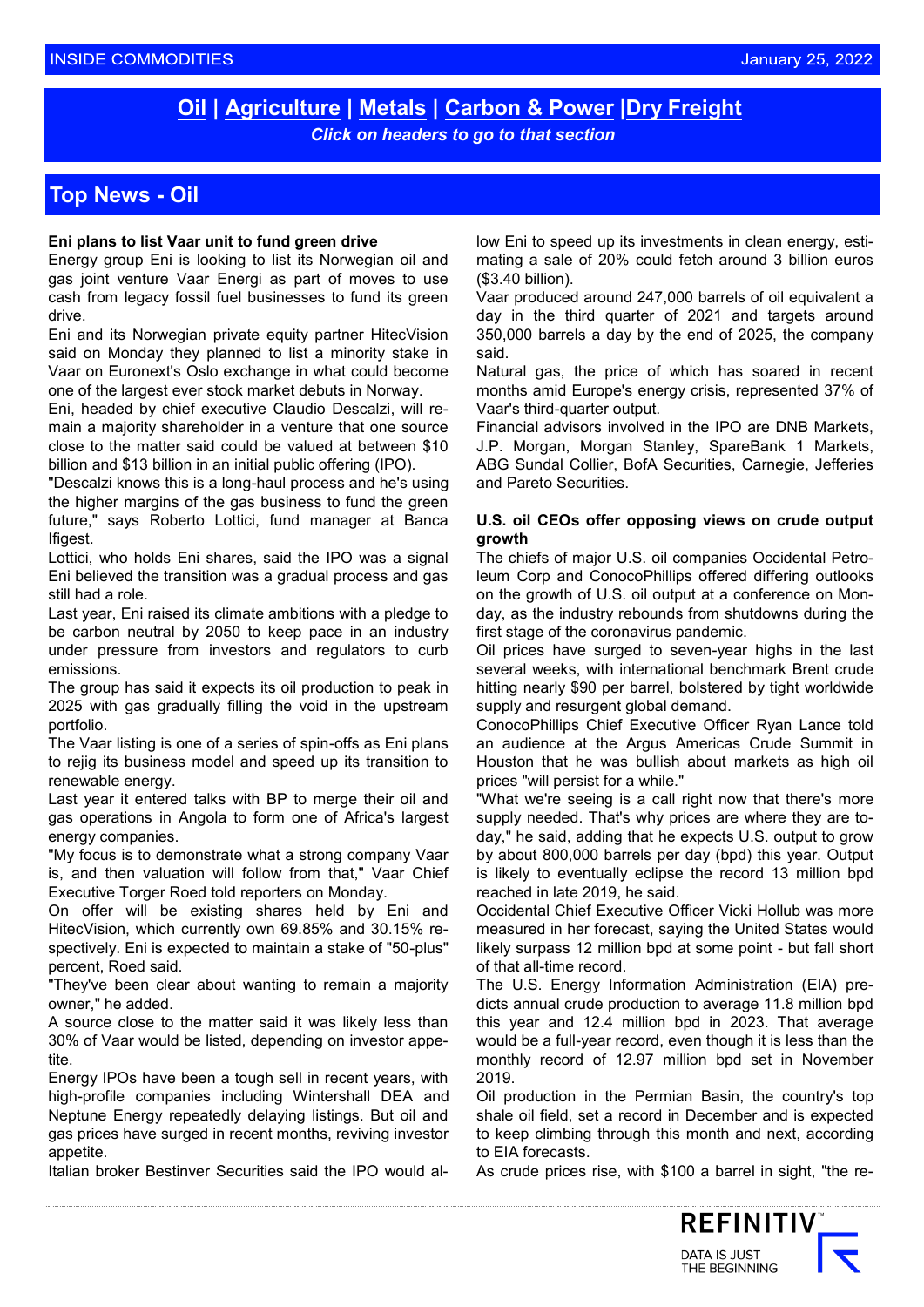<span id="page-1-0"></span>turns to the different basins start to make sense," said Ozzie Pagan, head of commodity financing Americas at Macquarie Group.

More growth could once again make U.S. shale a swing factor in production as the Organization of the Petroleum Exporting Countries and allies, known as OPEC+, have struggled in recent months to meet targets for higher production. Tensions in Ukraine as Russia amassed troops near its borders, and unrest in Kazakhstan and Libya have all added to the supply concerns.

The world's top oilfield services companies in their quarterly results said they expect demand to keep rising. Schlumberger NV's chief executive, Olivier Le Peuch,

# **Top News - Agriculture**

### **Brazil's soybean harvest reaches 5% as Mato Grosso gathers pace -AgRural**

The harvesting of Brazil's 2021/22 soybean crop has reached 5% of the estimated area as work in top producing state of Mato Grosso picked up pace under improved weather conditions, agribusiness consultancy AgRural said on Monday.

The figure, which takes into account areas harvested as of last Thursday, came in 4 percentage points above the previous week. In 2020/21, when the oilseed was planted later due to weather issues, harvesting had reached 0.7% by this point.

AgRural said soybean yields in Mato Grosso were satisfactory, while in the southern state of Parana they remain low due to a severe drought. In Rio Grande do Sul, also affected by the lack of rainfall, harvesting had not yet started.

"In the rest of the country, crops are developing well and the harvest is beginning in several states. Despite some losses due to excessive rains in Matopiba (a five-state area located mainly in northeastern Brazil) and Minas Gerais, expectations point to a great crop in all of these states," the consultancy said.

AgRural currently sees Brazil's 2021/22 soybean crop at 133.4 million tonnes.

As the oilseed harvesting gathers pace, the consultancy also noted the planting of Brazil's center-south 2022 second corn crop had reached 5% of the estimated area, also buoyed by Mato Grosso.

It noted that corn sowing in Parana was being affected by

# **Top News - Metals**

### **Rio Tinto and Mongolia settle feud over Oyu Tolgoi copper mine**

Rio Tinto Plc, and the Mongolian government said on Tuesday they have reached an agreement to end a longrunning dispute over the \$6.93 billion expansion project for the Oyu Tolgoi copper-gold mining project.

The deal marks a positive development for the Anglo-Australian mining giant, which is reeling from Serbia's

said he expects an industry "supercycle" as demand is expected to exceed pre-pandemic levels before the end of the year. Oil and gas producers are likely to step up spending on drilling new wells and boost output as oil prices rise.

"There will be more capex this year than last year," said Jason DeLorenzo, managing partner at EnCap Investments LP. "In addition to the fact that we're going to have a healthy price environment, we're also starting to see some cost inflation on the capex side."

Producers are expected to increase their budgets 13% this year from last year, according to brokerage Cowen & Co, which tracks capital expenditures.

lack of soil moisture, which could lead to some areas being replanted if it does not rain in the coming days.

### **Good conditions help EU winter crops, winter hardiness a concern**

Warmer temperatures and increased rain has benefited winter crops in most parts of Europe, though a lack of hardiness due to mild conditions could leave some grain crops exposed to frost, the EU's crop monitoring service MARS said on Monday.

Grain crops such as barley and wheat in northern and central-eastern parts of Europe have almost fully hardened by now, but areas around the Black Sea have limited snow cover, and a a cold snap would lead to frost damage, especially in late-sown fields, MARS said.

However, its simulations suggested that no frost had occurred so far in the EU, it added.

The favorable conditions has led to a significant increase in rapeseed sowing area of 12.1% in France and 8.7% in Germany, and has allowed some crops that were lagging behind to partially catch up, the monitor said.

The Mediterranean region from southern Spain to northern Italy has had a rain deficit, but there is no significant impact on winter crops so far, MARS said.

Persistent drought conditions in Morocco have negatively impacted the growth and development of winter crops, and rain is "imminently needed" to sustain adequate crop growth in western and central Algeria, the monitor said.

MARS does not give area estimates but issues yield forecasts later in the growing season.

rejection last week of its proposed lithium mine as well as local opposition to projects in Guinea, the United States and elsewhere.

"It's a major relief. It's a huge step forward for us," Rio Chief Executive Jakob Stausholm told Reuters via phone from Ulaanbaatar ahead of a flight to the mine site for a ribbon-cutting ceremony later on Tuesday with Prime Minister Oyun-Erdene Luvsannamsrai.

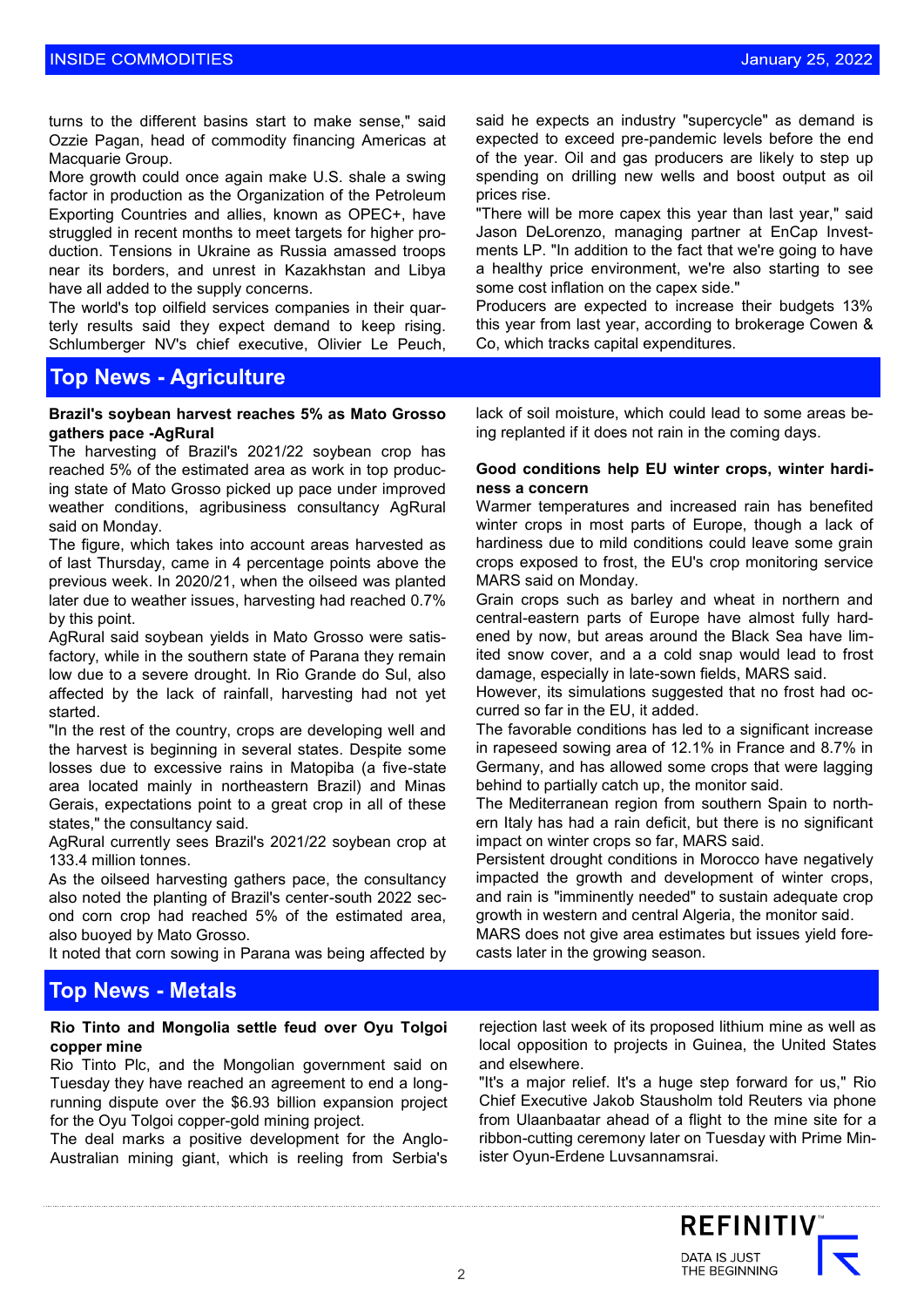"We are very comfortable with this outcome and, more than anything, achieving a full reset of the relationship," said Stausholm, who became CEO last year.

Stausholm visited Mongolia multiple times in recent months in an attempt to salvage the project amid mounting concerns that the economic benefits of the project for Mongolians were being eroded.

Mongolia owns 34% of Oyu Tolgoi, one of the world's largest-known copper and gold deposits. Rio controls the rest through its 51% stake in Toronto-listed Turquoise Hill Resources Ltd and operates the mine.

As part of the deal, Turquoise Hill will waive \$2.4 billion in debt owed to it by the Mongolian government. Additionally, operations will soon start on the underground portion of Oyu Tolgoi, with first production expected in the first half of 2023. The expansion will be paid for with cash, the rescheduling of existing debt repayments, and prepaid sales of copper concentrate to Turquoise Hill.

The project also committed to buying electricity from the Mongolian grid once it is able to meet supply. Rio said it will work to help add renewable power to the grid. In the meantime, the government extended an agreement to import power from China through 2023.

Rio's original 2009 agreement on the mining project called for the construction of a new coal-fired power plant to supply electricity. The updated deal does not include that plant and instead Rio aims to source wind power, the company said. Stausholm said the deal's multiple terms reflect "an elegant solution" to the complex issues that had strained relations with the government. "It is possible to do something for the benefit of the people of Mongolia and also for the benefit of our investors," he said.

Luvsannamsrai, Mongolia's prime minister, said the deal "demonstrates to the world that Mongolia can work together with investors in a sustainable manner and become a trusted partner."

#### **Sibanye Stillwater ends \$1 billion Brazil mines deal, seller considers action**

Sibanye Stillwater said on Monday it had abandoned a \$1 billion deal to buy the Santa Rita nickel mine and Serrote copper-gold mine in Brazil after a "geotechnical event".

The South African precious metals miner, which had aimed to bolster its battery metals business with the Brazilian deal, said the event at Santa Rita would have had a material and adverse impact on mining operations there. It did not elaborate.

"A wholly owned subsidiary of Sibanye Stillwater has today given notice of termination," the company said in a statement, adding the related transaction for the Serrote copper mine was conditional on the closing of the deal for Santa Rita. A spokesperson for Appian Capital Advisory, a London-based investment company which advises two affiliated private equity funds which in turn own the Brazilian mines, said they believed there was no basis for the termination. The spokesperson said that the "geotechnical event" referred to by Sibanye amounts to a localised fracture that occurs in the normal course of



# **REFINITIV DATA IS JUST** THE REGINNING

# **Chart of the Day**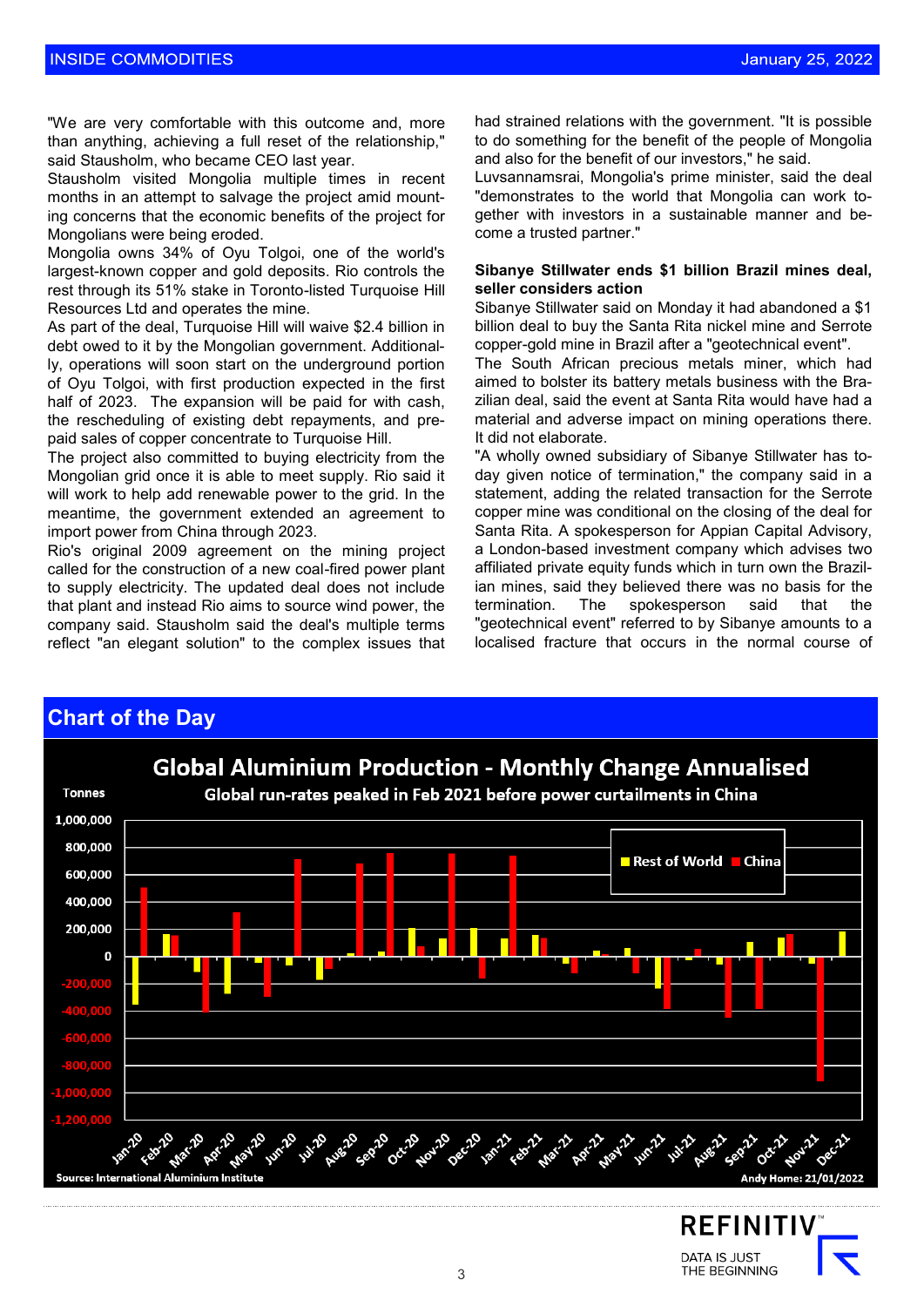<span id="page-3-0"></span>open pit operations. "To remedy the condition of the area in question, some amount of additional waste will need to be mined earlier in the mine plan which equates to less than 1% of the mine's volume over a 34 year mine life," Appian said.

Appian said it did not agree that the fracture constituted a

### **Top News - Carbon & Power**

#### **UK government commits 32 mln pounds for floating wind projects**

The British government said on Tuesday it will commit nearly 32 million pounds (\$42 million) to fund the development of floating offshore wind projects to help lessen its dependence on gas, the price of which has increased sharply.

The 31.6 million pounds of funding will be matched by a further 30 million pounds from industry to accelerate renewable energy deployment, the government added.

Floating wind farms, which can be deployed in deeper waters than conventional turbines, are an emerging technology with far higher costs than projects fixed to the seabed, but these costs are expected to fall as more projects are brought online.

The government said 11 projects would receive funding to develop new technologies to enable turbines to be located in the windiest parts of Britain's seas as it seeks to become a world leader in floating wind.

The projects include one by Marine Power Systems in Swansea to develop a floating foundation and integrated wave energy generator and one by Cerulean Winds for a floating foundation system and wind turbine for deployment at an offshore oil and gas facility in the North Sea or West of Shetland.

"These innovative projects will help us expand renewable energy further and faster across the UK and help to reduce our exposure to volatile global gas prices," said UK energy minister Greg Hands.

The amount committed is small compared to the nearly 700 million pounds raised last week in a Crown Estate Scotland auction to develop Scottish offshore wind projects, where BP, Shell and utility Iberdrola's Scottish Power were among the winners of seabed rights.

The 17 winning Scottish projects in that leasing round will produce nearly 25 GW in the next decade, helping to provide low-carbon power in line with a UK-wide goal to cut emissions to net zero by mid-century.

#### **COLUMN-Indonesia's coal ban sends prices soaring, other exporters fail to step up: Russell**

Indonesia's short-lived ban on exporting coal has sent ructions through the seaborne market for the fuel in Asia, with the fallout likely to last beyond the initial shortage of available cargoes.

The short-term impact of the sudden ban announced on Jan. 1 by the world's largest exporter of the polluting fuel was to send prices for cargoes from other major shippers

material adverse event and the spokesperson said it would take all necessary action to enforce its legal rights. Sibanye has been diversifying into metals used in electric vehicle batteries in a bid to transform itself from a gold and platinum group metals producer to a diversified miner with a "green metals" portfolio.

soaring back toward last year's record highs.

The longer-term impact is that the key planks of being cheap and reliable, promoted by the coal industry in its battle for survival against cleaner energy alternatives, are seriously undermined.

Indonesia's government imposed a month-long ban on Jan. 1 on coal exports in a bid to ensure sufficient domestic supplies, but by Jan. 20 restrictions were being eased with 139 companies allowed to ship the fuel overseas.

However, it's likely that the seaborne market will be short of several million tonnes in January and February as it will take time for Indonesia's shipments to return to more normal levels.

The supply crunch is being exacerbated by the inability of some major exporters, such as Russia and South Africa, to boost their shipments, with only Australia likely to ship more coal in January than it did in December.

Indonesia is on track to export 17.7 million tonnes of coal in January, according to vessel-tracking and port data compiled by commodity consultants Kpler.

This will be some 43% below December's 31.29 million tonnes and the weakest month since Kpler starting compiling data in January 2017.

Australia's exports of all grades of coal are expected by Kpler to be around 31.29 million tonnes in January, up from December's 29.74 million and the highest since September last year.

But much of the gain in Australia's exports in January is likely to be for coking coal used to make steel, rather than thermal coal for power plants. Australia's thermal coal shipments are likely to be around 17.22 million tonnes in January, up just 380,000 tonnes from December's 16.84 million, according to Kpler.

Russia's coal exports are estimated at 9.70 million tonnes in January, down from 13.23 million in December, while South Africa is forecast to export 4.5 million tonnes in January, down from 5.43 million the previous month.

The shipping data makes it clear that coal supply issues extend beyond Indonesia and the other major exporters, Australia excepted, have been unable to take advantage of the shortage created by Jakarta's ban.

### PRICE SURGE

With coal in short supply it's not surprising that prices have rallied, with the benchmark Australian thermal coal price, the Newcastle Port Weekly Index, as assessed by commodity price reporting agency Argus, surging to \$243.97 a tonne in the week to Jan. 21.

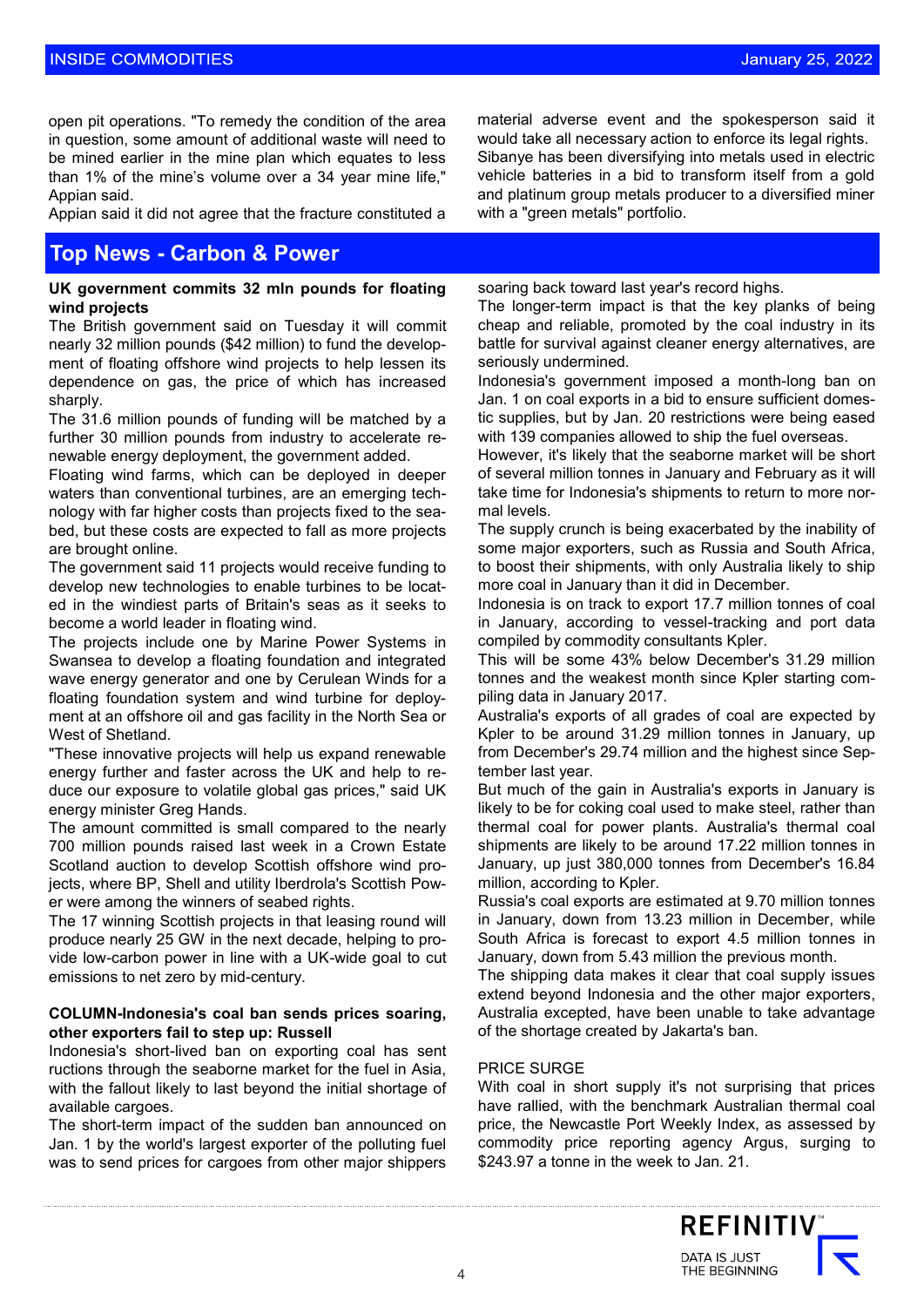<span id="page-4-0"></span>This is up 59% from the recent low of \$153.10 a tonne in the week to Nov. 12, and the price is closing in on the record high of \$252.72, reached in the week to Oct. 15.

There have been reports of a Newcastle cargo changing hands at more than \$300 a tonne, which if confirmed would show the desperation of some buyers to secure coal.

Russian coal prices at the eastern port of Vostochny have also surged, with IHS McCloskey assessing cargoes at \$233 a tonne last week, up from recent lows around \$155 in mid-November. South African thermal coal for export from Richards Bay has also gained, rising to \$162.58 a tonne last week from the recent low of \$125.35 at the start of 2022.

These prices are likely to moderate as Indonesian cargoes return to the market and also as the peak northern winter demand period winds down. But high coal prices and the threat of resource nationalism, as shown by Indonesia's sudden export ban, point to a more worrying longer term future for seaborne coal in Asia.

Price sensitive buyers such as India and the Philippines will be forced to look at alternatives to importing coal, either from producing more domestically or switching to alternatives such as renewable energy plus storage or natural gas.

Traditional buyers such as Japan and South Korea may be better placed to afford high prices, but they too will be looking at alternatives given their long-term commitments to net-zero carbon emissions.

China, the world's biggest coal importer, will also likely seek to minimise imports by keeping domestic output at high levels and investing more in alternatives.

### **Top News—Dry Freight**

**Maersk to tackle air pollution at ports with shipcharging buoys**

Shipping group Maersk plans to install hundreds of offshore charging stations around the world to allow vessels to power themselves with electricity instead of fossil fuels while waiting outside ports, it said on Tuesday.

Maersk is aiming to limit carbon emissions and cut air pollution from the around 3,500 commercial vessels that each day consume fuel oil to generate power while laying idle at ports around the world.

Congestion and bottlenecks at major ports like Shanghai, Rotterdam or Los Angeles during the pandemic due to lack of labour and growing import demand have resulted in more toxic exhaust fumes from ships waiting to discharge, causing health problems for nearby urban areas. Stillstrom, a new company owned by Maersk's offshore

| <b>MARKET MONITOR as of 07:15 GMT</b> |                     |               |                   |
|---------------------------------------|---------------------|---------------|-------------------|
| <b>Contract</b>                       | Last                | <b>Change</b> | <b>YTD</b>        |
| <b>NYMEX Light Crude</b>              | \$83.92             | 0.73%         | 10.77%            |
| <b>NYMEX RBOB Gasoline</b>            | \$2.42              | 1.11%         | 7.61%             |
| <b>ICE Gas Oil</b>                    | \$763.25            | 1.33%         | 12.93%            |
| <b>NYMEX Natural Gas</b>              | \$3.91              | $-3.00%$      | 7.96%             |
| Spot Gold                             | \$1,841.84          | $-0.07%$      | 0.80%             |
| <b>TRPC coal API 2</b>                |                     |               |                   |
| Carbon ECX EUA (Dec '22)              | € 83.98             | 0.54%         | 3.70%             |
| <b>CBOT Corn</b>                      | \$6.20              | $-0.24%$      | 4.68%             |
| <b>CBOT Wheat</b>                     | \$8.07              | 0.78%         | 3.86%             |
| Malaysia Palm Oil (3M)                | R <sub>5</sub> ,268 | 0.15%         | 11.99%            |
| <b>Index (Total Return)</b>           | Close 24 Jan        | <b>Change</b> | <b>YTD Change</b> |
| Rogers International                  | 24.36               | $-1.40%$      |                   |
| U.S. Stocks                           | 34364.5             | 0.29%         | $-5.43%$          |
| U.S. Dollar Index                     | 96.022              | 0.29%         | $-0.05%$          |
| U.S. Bond Index (DJ)                  | 457.8659            | $-0.42%$      | $-2.99%$          |

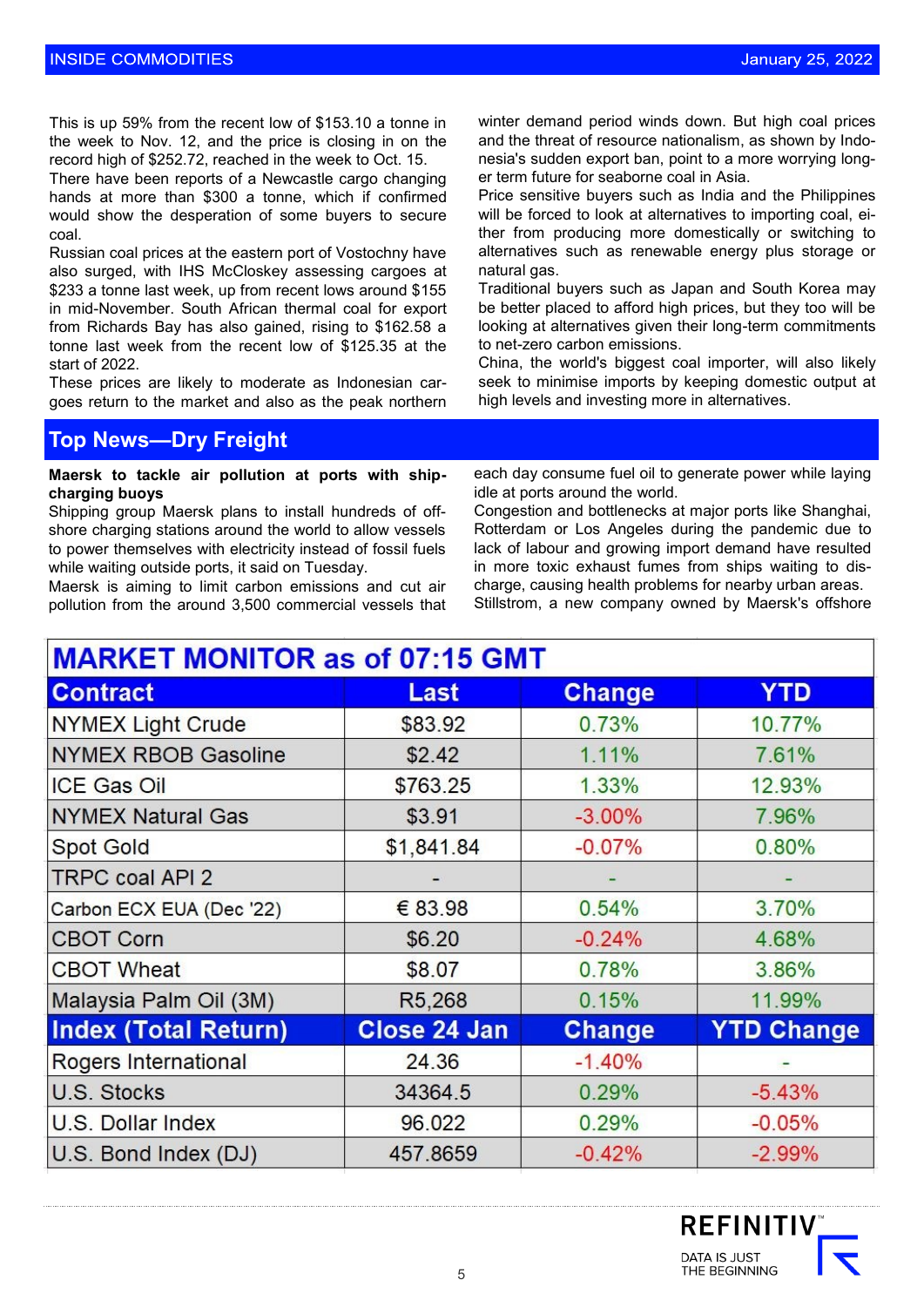marine service division, has developed technology that will allow vessels to charge while moored to a buoy connected to land via a transmission line.

The group aims to install between three and 10 buoys at up 100 ports by 2028, which will cut carbon emissions by 5 million tonnes a year while reducing air and noise pollution, Stillstrom manager Sebastian Klasterer Toft told Reuters.

"We know that air pollution is a big problem at ports near urban areas, and these buoys will allow ships to turn off their engines," Toft said.

"Our ambition is that ships should use green power instead of fossil fuels while laying idle at ports."

The first such buoy operating at commercial scale will be installed between July and September this year at an offshore wind farm operated by Orsted.

Tests will be conducted for six to nine months, followed by a commercial roll-out at between 50 and 100 ports by 2028, Maersk said.

The company is already in talks with several ports around the world. Coaster vessels consume three to five tonnes of shipping fuel a day while idle, and the largest commercial vessels such as container ships consume up to 10 tonnes, according to Maersk.

#### **Russian wheat prices down with weaker rouble**

Russian wheat export prices fell last week as the rouble weakened against the dollar, taking a hit from fears related to a stand-off between Moscow and the West over Ukraine, analysts said on Monday.

The West fears Russia may invade its neighbour. Russia denies planning an attack, but says it could take unspecified military action if a list of demands are not met.

Russian stocks fell and wheat prices in Chicago rose last week amid these tensions.Russian wheat with 12.5% protein content loading from Black Sea ports for supply in February stood at \$326 a tonne free on board (FOB), down \$2 from the previous week, the IKAR agriculture consultancy said. Sovecon, another consultancy, pegged wheat down \$1 at \$331 per tonne, with barley stable at \$295 a tonne. Russian wheat exports are down by 40% since the start of the 2021/22 marketing season on July 1 owing to a smaller crop and an export tax that had been set at \$95.8 per tonne for Jan. 26 to Feb. 1. The weather remains favourable for the 2022 crop, with healthy precipitation in the majority of winter wheatproducing regions last week, Sovecon said. It kept its forecast for Russia's 2022 grain crop unchanged at 81.3 million tonnes, up from 75.9 million tonnes in 2021.